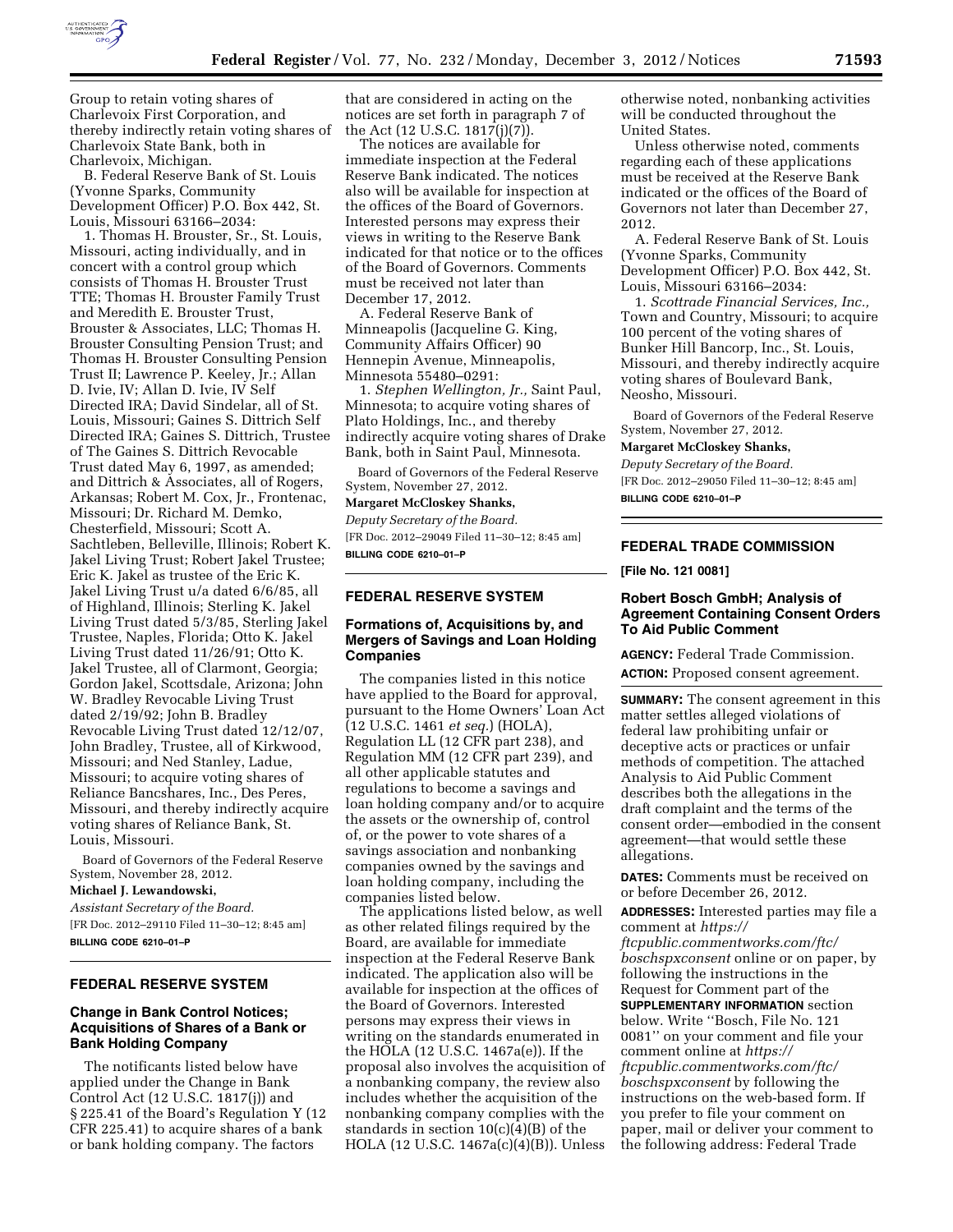Commission, Office of the Secretary, Room H–113 (Annex D), 600 Pennsylvania Avenue NW., Washington, DC 20580.

**FOR FURTHER INFORMATION CONTACT:**  Jacqueline K. Mendel (202–326–2603), FTC, Bureau of Competition, 600 Pennsylvania Avenue NW., Washington, DC 20580.

**SUPPLEMENTARY INFORMATION:** Pursuant to Section 6(f) of the Federal Trade Commission Act, 15 U.S.C. 46(f), and FTC Rule 2.34, 16 CFR 2.34, notice is hereby given that the above-captioned consent agreement containing a consent order to cease and desist, having been filed with and accepted, subject to final approval, by the Commission, has been placed on the public record for a period of thirty (30) days. The following Analysis to Aid Public Comment describes the terms of the consent agreement, and the allegations in the complaint. An electronic copy of the full text of the consent agreement package can be obtained from the FTC Home Page (for November 26, 2012), on the World Wide Web, at *[http://](http://www.ftc.gov/os/actions.shtm) [www.ftc.gov/os/actions.shtm.](http://www.ftc.gov/os/actions.shtm)* A paper copy can be obtained from the FTC Public Reference Room, Room 130–H, 600 Pennsylvania Avenue NW., Washington, DC 20580, either in person or by calling (202) 326–2222.

You can file a comment online or on paper. For the Commission to consider your comment, we must receive it on or before December 26, 2012. Write ''Bosch, File No. 121 0081'' on your comment. Your comment—including your name and your state—will be placed on the public record of this proceeding, including, to the extent practicable, on the public Commission Web site, at *[http://www.ftc.gov/os/](http://www.ftc.gov/os/publiccomments.shtm) [publiccomments.shtm.](http://www.ftc.gov/os/publiccomments.shtm)* As a matter of discretion, the Commission tries to remove individuals' home contact information from comments before placing them on the Commission Web site.

Because your comment will be made public, you are solely responsible for making sure that your comment does not include any sensitive personal information, like anyone's Social Security number, date of birth, driver's license number or other state identification number or foreign country equivalent, passport number, financial account number, or credit or debit card number. You are also solely responsible for making sure that your comment does not include any sensitive health information, like medical records or other individually identifiable health information. In addition, do not include any ''[t]rade secret or any commercial or

financial information which \* \* \* is privileged or confidential,'' as discussed in Section 6(f) of the FTC Act, 15 U.S.C. 46(f), and FTC Rule 4.10(a)(2), 16 CFR 4.10(a)(2). In particular, do not include competitively sensitive information such as costs, sales statistics, inventories, formulas, patterns, devices, manufacturing processes, or customer names.

If you want the Commission to give your comment confidential treatment, you must file it in paper form, with a request for confidential treatment, and you have to follow the procedure explained in FTC Rule 4.9(c), 16 CFR 4.9(c).1 Your comment will be kept confidential only if the FTC General Counsel, in his or her sole discretion, grants your request in accordance with the law and the public interest.

Postal mail addressed to the Commission is subject to delay due to heightened security screening. As a result, we encourage you to submit your comments online. To make sure that the Commission considers your online comment, you must file it at *[https://](https://ftcpublic.commentworks.com/ftc/boschspxconsent) [ftcpublic.commentworks.com/ftc/](https://ftcpublic.commentworks.com/ftc/boschspxconsent)  [boschspxconsent](https://ftcpublic.commentworks.com/ftc/boschspxconsent)* by following the instructions on the web-based form. If this Notice appears at *[http://](http://www.regulations.gov/#!home) [www.regulations.gov/#!home,](http://www.regulations.gov/#!home)* you also may file a comment through that Web site.

If you file your comment on paper, write ''Bosch, File No. 121 0081'' on your comment and on the envelope, and mail or deliver it to the following address: Federal Trade Commission, Office of the Secretary, Room H–113 (Annex D), 600 Pennsylvania Avenue NW., Washington, DC 20580. If possible, submit your paper comment to the Commission by courier or overnight service.

Visit the Commission Web site at *<http://www.ftc.gov>*to read this Notice and the news release describing it. The FTC Act and other laws that the Commission administers permit the collection of public comments to consider and use in this proceeding as appropriate. The Commission will consider all timely and responsive public comments that it receives on or before December 26, 2012. You can find more information, including routine uses permitted by the Privacy Act, in the Commission's privacy policy, at *[http://www.ftc.gov/ftc/privacy.htm.](http://www.ftc.gov/ftc/privacy.htm)* 

# **Analysis of Agreement Containing Consent Order To Aid Public Comment**

#### **I. Introduction**

The Federal Trade Commission (''Commission'') has accepted from Robert Bosch GmbH (''Bosch''), subject to final approval, an Agreement Containing Consent Orders (''Consent Agreement''), which is designed to remedy the anticompetitive effects resulting from Bosch's acquisition of SPX Service Solutions U.S. LLC (''SPX Service Solutions'') from SPX Corporation (''SPX'') and to remedy anticompetitive conduct by SPX in violation of Section 5 of the FTC Act.

Under the terms of the Consent Agreement, Bosch is required to (1) divest its air conditioning recycling, recovery, and recharge (''ACRRR'') business, including RTI Technologies, Inc. (''RTI''), to Mahle Clevite, Inc. (''Mahle'') by December 31, 2012; (2) terminate agreements with any persons that limit the ability of SPX's competitors, including Bosch, from advertising, servicing, distributing, or selling any ACRRR product in the U.S. market; and (3) make available for licensing certain patents which may be used in the implementation of two industry standards established by SAE International, an industry association responsible for setting standards for products so that they comply with regulations of the U.S. Environmental Agency (''EPA''). The Consent Agreement has been placed on the public record for 30 days to solicit comments from interested persons. Comments received during this period will become part of the public record. After 30 days, the Commission will again review the Consent Agreement and the comments received, and will decide whether it should withdraw from the Consent Agreement, modify it, or make it final.

On January 23, 2012, Bosch entered into an agreement to acquire the SPX Service Solutions business from SPX. The Commission's complaint alleges the facts described below and that the proposed acquisition, if consummated, would violate Section 7 of the Clayton Act, as amended, 15 U.S.C. 18, and Section 5 of the FTC Act, as amended, 15 U.S.C. 45, by lessening competition in the market for ACRRR devices.

#### **II. The Parties**

Bosch, headquartered in Stuttgart, Germany and with U.S. operations based in Broadview, Illinois, is a global supplier of automotive and industrial technology, consumer goods, and building technology. North American sales represent 18% of Bosch's

<sup>&</sup>lt;sup>1</sup> In particular, the written request for confidential treatment that accompanies the comment must include the factual and legal basis for the request, and must identify the specific portions of the comment to be withheld from the public record. *See*  FTC Rule 4.9(c), 16 CFR 4.9(c).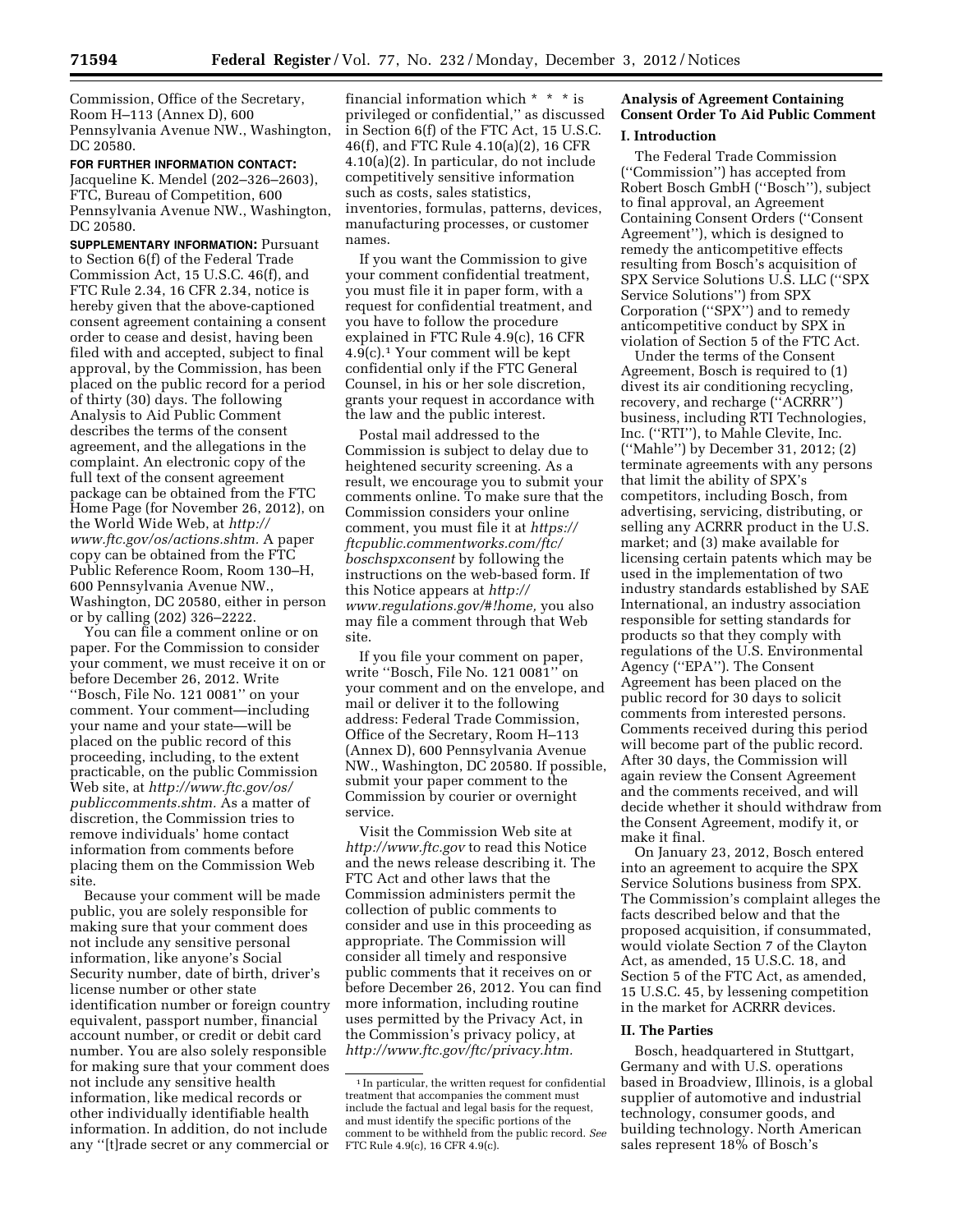revenues, and Automotive Technology is Bosch's largest business sector in North America. Bosch is the second leading U.S. supplier of ACRRR equipment. It acquired RTI in 2010, and sells ACRRR equipment under both the Bosch and RTI brand, which account for approximately 10% of the U.S. ACRRR market.

Headquartered in Warren, Michigan, SPX is a diversified global supplier of highly engineered products for the following industries: power and energy, food and beverage, vehicle and transit, infrastructure and industrial processes. SPX's Service Solutions business is a global supplier of automotive tools, equipment and services, for both original equipment manufacturers (''OEMs'') and aftermarket repair shops and technicians. SPX's Robinair brand is the leading supplier of ACRRR equipment in the United States, accounting for over 80% of sales in that market.

#### **III. The Product and Structure of the Market**

Bosch's proposed acquisition of SPX Service Solutions would create a virtual monopoly in the ACRRR market. ACRRR devices are stand-alone pieces of equipment used by automotive technicians to remove refrigerant from a vehicle's on-board air conditioning system, store the refrigerant while the air conditioning system is being serviced, and recycle the refrigerant back into the system, adding more as necessary. These tools are required to repair or service motor vehicle air conditioning systems because no other equipment performs the removal, recycling, and recharging functions while staying compliant with EPA regulations prohibiting refrigerant from escaping into the atmosphere. Devices that only extract refrigerant from air conditioning systems but do not recycle or recharge them are not cost-effective alternatives because they do not store or dispose of extracted refrigerant as required. As a result, if the price of ACRRR equipment were to increase 5– 10%, customers would not switch to extraction-only equipment or to equipment that flushes other fluids from vehicles, which cannot be used in its place.

The relevant geographic area in which to evaluate the market for ACRRR equipment is the United States. Environmental regulations vary by country, so ACRRR machines designed to adhere to the regulations of one country are not necessarily compatible with those of other countries. In addition, differing electrical power specifications across the world

necessitate that the internal pumps and motors vary to meet differing specification. As a result, purchasers in the United States could not turn to suppliers in other countries for ACRRR equipment.

SPX's Robinair brand holds a dominant position in the ACRRR market, with a share of over 80%. Bosch's RTI and Bosch brands comprise approximately 10% of the market and are Robinair's most significant competition. Four other firms selling ACRRR equipment in the U.S. together account for the balance of ACRRR sales. Thus, the combination of Bosch and SPX would confer a virtual monopoly position on Bosch. The elimination of the direct competition between Robinair and Bosch would allow the combined entity to exercise market power by unilaterally increasing price, slowing innovation, or lowering its levels of service.

## **IV. Entry**

Entry into the ACRRR market sufficient to deter the anticompetitive effects of this transaction is unlikely to occur in the next two years. While designing and engineering a system to work effectively and meet industry standards may be possible within a relatively short time frame, other barriers, including the challenges of obtaining effective distribution and developing a service network, make successful entry very difficult. Advertising through leading automotive wholesale distributors is the most effective means of promoting ACRRR to independent auto repair shops and rapid-turnaround repair of ACRRR equipment is critical because repair shops cannot provide air conditioning service without this equipment. Obtaining effective distribution and service networks has been especially challenging for competitors of SPX because of limitations SPX puts on distributors and service centers that sell and service Robinair-brand ACRRR. Another factor affecting the likelihood of significant new entry or expansion is the costs associated with meeting industry standards, which are established by SAE International, formerly the Society of Automotive Engineers.

#### **IV. Effects of the Acquisition**

The proposed acquisition would cause significant anticompetitive harm to consumers in the U.S. ACRRR device market. The transaction would combine SPX's Robinair brand ACRRR, that already commands over 80% of the market with its leading competitor, Bosch, with its Bosch- and RTI ACRRR

brands, with approximately 10% of the market, creating a near-monopolist with a share of over 90%. The impact of eliminating the competition between Bosch and SPX in the ACRRR market is highly likely to result in consumers, who are automotive repair shops and technicians, paying higher prices for ACRRR devices.

# **V. The Consent Agreement**

## *A. The Merger Remedy*

The proposed Consent Agreement eliminates the competitive concerns raised by Bosch's proposed acquisition of SPX Service Solutions by requiring the divestiture of Bosch's assets relating to the manufacture and sale of ACRRR devices in the United States, including the RTI business. Bosch and SPX have agreed to sell the U.S. ACRRR assets to Mahle Clevite, Inc. (''Mahle'') before December 31, 2012.

Mahle possesses the resources, industry experience, and financial viability to successfully purchase and manage the divestiture assets and continue as an effective competitor in the ACRRR market. Mahle, headquartered in Stuttgart, Germany with U.S. operations based in Farmington, Michigan, is a supplier and development partner to the automotive and engine industry. Mahle's diverse product lines include aftermarket parts and automotive equipment sold a similar customer base as RTI. Mahle's significant size and global presence will allow it to quickly support additional expansion in the ACRRR market and replace the loss of competition presented by Bosch's acquisition of SPX SS.

Pursuant to the Consent Agreement, Mahle would receive all the assets necessary to operate Bosch's current U.S. ACRRR business, including RTI's operations in York, Pennsylvania which include the RTI manufacturing plant, current inventory, and relevant intellectual property. In addition to ensuring that current RTI employees will continue their employment with Mahle, the Consent Agreement requires Bosch to provide access to certain key employees who may be necessary to help facilitate the transition and fully establish the Bosch ACRRR business within Mahle. The Consent Agreement also requires Bosch to transfer all relevant intellectual property and all contracts and confidential business information associated with the ACRRR business. In addition, the Consent Agreement requires Bosch to license, royalty-free, certain SPX patents that may be essential to the practice of two industry standards to Mahle.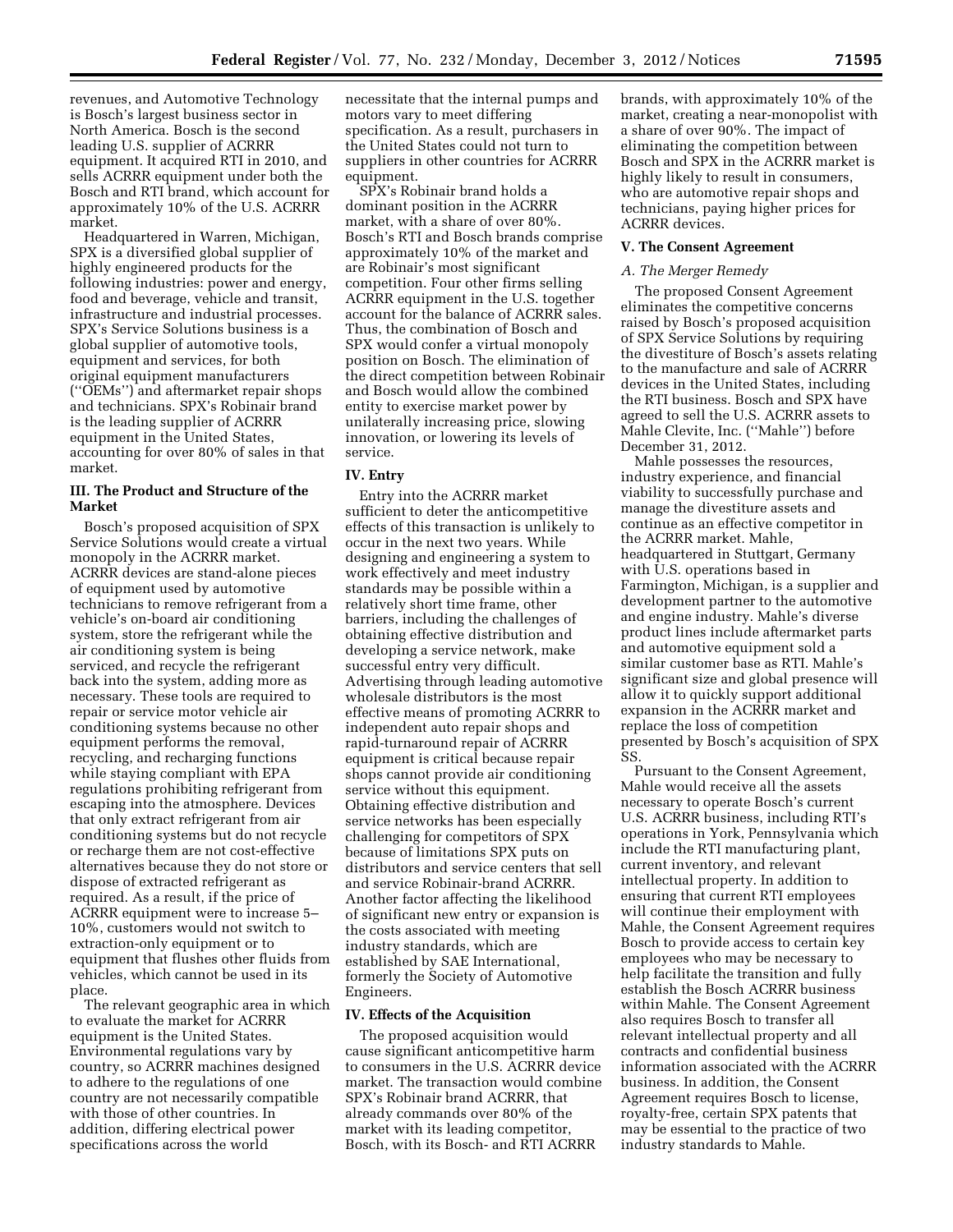# *B. The Conduct Remedy*

In addition, the Consent Agreement includes a provision that requires Bosch to make certain patents available to its competitors in the ACRRR market. During its merger investigation, the Commission uncovered evidence that SPX holds certain potentially standardessential patents necessary for implementing two SAE International ACRRR industry standards, J–2788 and J–2843, which govern the operation of ACRRR machines that handle the two most common types of air conditioning refrigerant in vehicles today. SAE International adopted J–2788 and J– 2843 while SPX was a member of the SAE Interior Climate Control Committee, the committee responsible for developing the standards. SAE International's rules include an obligation by working group members to disclose any patents or patent applications that would be essential to the practice of a standard being developed, and to offer a license to such patents on either royalty-free or fair, reasonable, and non-discriminatory (''FRAND'') terms. After the standards were adopted, SPX issued a letter of assurance to SAE International acknowledging that it held patents that were potentially essential to both standards and committing to license them under FRAND terms. Following this letter of assurance, however, SPX continued to seek previously initiated injunction actions against competitors using those patents to implement the SAE International standards.

SPX's suit for injunctive relief against implementers of its standard essential patents constitutes a failure to license its standard-essential patents under the FRAND terms it agreed to while participating in the standard setting process, and is an unfair method of competition actionable under Section 5 of the FTC Act. Standard setting is ''widely acknowledged to be one of the engines driving the modern economy.'' Participants in the standard setting process rely on the licensing commitments made by patent holders during the standard setting process to protect them against patent hold-up. Patent hold-up can occur when, after an entire industry has become ''locked in'' to practicing a standard, a patent holder reneges on a licensing obligation and seeks to exercise the market power that accrues to a patent by virtue of being incorporated in the standard. FRAND commitments and licensing obligations, such as those at issue here, are an important way to mitigate the risk of patent hold-up, and are common in the standard setting process. Seeking

injunctions against willing licensees of FRAND-encumbered standard essential patents, as SPX is alleged to have done here, is a form of FRAND evasion and can reinstate the risk of patent hold-up that FRAND commitments are intended to ameliorate. As the Commission has previously explained, ''negotiation that occurs under threat of an [injunction] may be weighted heavily in favor of the patentee in a way that is in tension with the [F]RAND commitment. High switching costs combined with the threat of an [injunction] could allow a patentee to obtain unreasonable licensing terms despite its [F]RAND commitment, not because its invention is valuable, but because implementers are locked in to practicing the standard.''

Bosch has agreed in the Consent Order to resolve the violations committed by SPX. The Consent Order requires Bosch to offer a royalty-free license to all potential implementers for certain enumerated patents for the purpose of manufacturing ACRRR devices in the United States. While a royalty-free license may not be an appropriate remedy in every case involving evasion of a FRAND commitment, in this matter Bosch has chosen to license these patents to the buyer of its ACRRR business, Mahle, royalty-free, and a license to other market place participants on the same terms is necessary to ensure that the merger remedy is not inequitable in application. The Consent Order further requires Bosch to deliver to the SAE a letter of assurance that makes a binding, irrevocable commitment to license any additional patents that Bosch may acquire in the future that are essential to practicing the J–2788 or J–2843 standards on FRAND terms to any third party that wishes to use such patents to produce an ACRRR device for sale in the United States. Pursuant to its FRAND obligations, Bosch has agreed not seek injunctive relief against such third parties, unless the third party refuses in writing to license the patent consistent with the letter of assurance, or otherwise refuses to license the patent on terms that comply with the letter of assurance as determined by a process agreed upon by both parties (*e.g.,* arbitration) or a court.

The Consent Agreement also requires that Bosch discontinue its restrictive arrangements with wholesale distributors and independent service technicians. Bosch will be prevented from enforcing any agreement that restricts a distributor or repair service provider from advertising, servicing, distributing, or selling any ACRRR product from any third party in the

United States. Bosch will be prevented from entering into such agreements for ten years after the date of the Order. This provision allows entry by other competitors, and will allow the existing competitors in the ACRRR market, including Mahle, to more easily have access to leading wholesale distributors and service providers to assemble repair networks to which customers can turn after they have purchased ACRRRs.

The purpose of this analysis is to facilitate public comment on the Consent Agreement, and it is not intended to constitute an official interpretation of the proposed Decision and Order or to modify its terms in any way.

# **Statement of the Federal Trade Commission**

The Federal Trade Commission (''Commission'') has voted to issue for public comment a Complaint and Order against Robert Bosch GmbH (''Bosch'') designed to remedy the allegedly anticompetitive effects of Bosch's acquisition of SPX Services (''SPX''), a division of SPX Corporation. The Commission has reason to believe that the proposed acquisition would cause significant anticompetitive harm to consumers by creating a virtual monopoly in the market for automobile air conditioning servicing equipment known as ''air conditioning recycling, recovery, and recharge devices'' or ''ACRRRs.'' The proposed Order eliminates the anticompetitive concerns raised by the proposed acquisition by requiring the divestiture of Bosch's assets relating to the manufacture and sale of ACRRRs to Mahle Clevite, Inc. The proposed Order further requires Bosch to discontinue restrictive arrangements SPX maintained with wholesale distributors and independent service technicians.

The Complaint also alleges that, before its acquisition by Bosch, SPX reneged on a licensing commitment made to two standard-setting bodies to license its standards-essential patents (''SEPs'') relating to ACRRRs on fair, reasonable and non-discriminatory terms (''FRAND'') by seeking injunctions against willing licensees of those SEPs.2 We have reason to believe this conduct tended to impair competition in the market for these important automobile air conditioning servicing devices. To its credit, Bosch has abandoned these claims for

<sup>2</sup>The licensing obligation in this matter was a FRAND obligation, although RAND (reasonable and non-discriminatory) licensing obligations raise similar issues.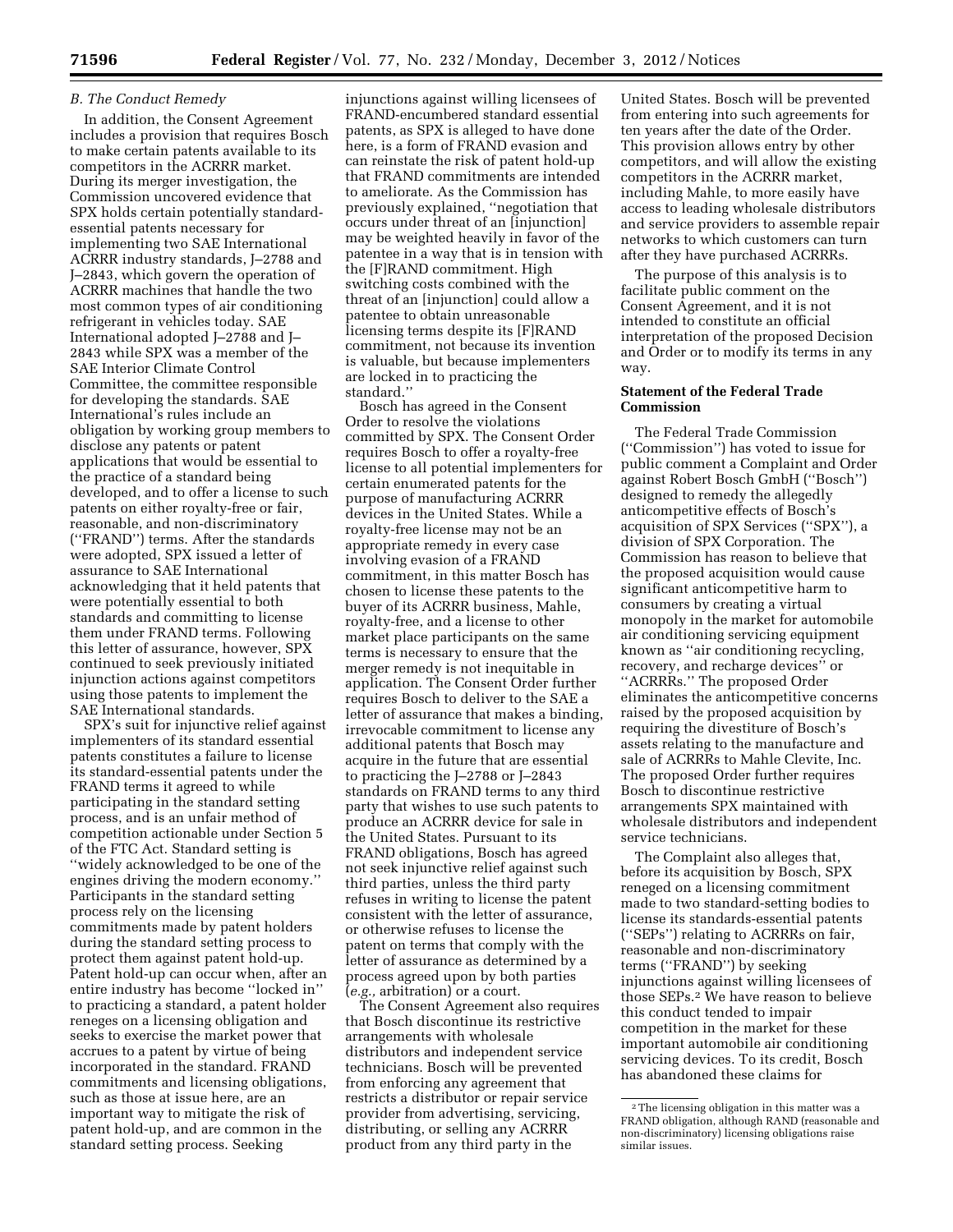injunctive relief and agreed to license the SEPs at issue.

This case is another chapter in the Commission's longstanding commitment to safeguard the integrity of the standard-setting process.3 Standard setting can deliver substantial benefits to American consumers, promoting innovation, competition, and consumer choice. But standard setting also risks harm to consumers. Because standard setting often displaces the normal competitive process with the collective decision-making of competitors, preserving the integrity of the standard-setting process is central to ensuring standard setting works to the benefit of, rather than against, consumers.4 The Commission's action today does just that.

As explained in the Commission's unanimous filings before the United States International Trade Commission in June 2012, the threat of injunctive relief ''in matters involving RANDencumbered SEPs, where infringement is based on implementation of standardized technology, has the potential to cause substantial harm to U.S. competition, consumers and innovation.'' 5 By threatening to exclude standard-compliant products from the marketplace, a SEP holder can demand and realize royalty payments that reflect the investments firms make to develop and implement the standard, rather than the economic value of the technology itself.6 This can harm incentives to

4*See, e.g., Allied Tube & Conduit Corp.* v. *Indian Head, Inc.,* 486 U.S. 492, 500–01 (1988) (noting that ''private standard-setting associations have traditionally been objects of antitrust scrutiny'' because of their potential use as a means for anticompetitive agreements among competitors).

5Third Party United States Federal Trade Commission's Statement on the Public Interest filed on June 6, 2012 in *In re Certain Wireless Communication Devices, Portable Music & Data Processing Devices, Computers and Components Thereof,* Inv. No. 337–TA–745, *available at [www.ftc.gov/os/2012/06/1206ftcwirelesscom.pdf](http://www.ftc.gov/os/2012/06/1206ftcwirelesscom.pdf)*  and in *In re Certain Gaming and Entertainment\Consoles, Related Software, and Components Thereof,* Inv. No. 337–TA–752, *available at [http://www.ftc.gov/os/2012/06/](http://www.ftc.gov/os/2012/06/1206ftcgamingconsole.pdf) [1206ftcgamingconsole.pdf.](http://www.ftc.gov/os/2012/06/1206ftcgamingconsole.pdf)* 

6 *Id.* at 3–4 (''[A] royalty negotiation that occurs under threat of an exclusion order may be weighted heavily in favor of the patentee in a way that is in tension with the RAND commitment. High switching costs combined with the threat of an exclusion order could allow a patentee to obtain unreasonable licensing terms despite its RAND commitment, not because its invention is valuable, but because implementers are locked in to

develop standard-compliant products. The threat of an injunction can also lead to excessive royalties that can be passed along to consumers in the form of higher prices.

There is increasing judicial recognition, coinciding with the view of the Commission, of the tension between offering a FRAND commitment and seeking injunctive relief.7 Patent holders that seek injunctive relief against willing licensees of their FRANDencumbered SEPs should understand that in appropriate cases the Commission can and will challenge this conduct as an unfair method of competition under Section 5 of the FTC Act.8 Importantly, stopping this conduct using a stand-alone Section 5 unfair methods of competition claim, rather than one based on the Sherman Act, minimizes the possibility of follow-on treble damages claims. Violations of Section 5 that are not also violations of the antitrust laws do not support valid federal antitrust claims for treble damages. There is also no private right of action under Section 5, and a Section 5 action has no preclusive effect in subsequent federal court cases.

In her dissent, Commissioner Ohlhausen claims that today's decision imposes liability on protected petitioning activity and effectively undermines the role of federal courts and the ITC in the adjudication of SEP-

7*See, e.g., Microsoft Corp.* v. *Motorola, Inc.,* 696 F.3d 872, 885 (9th Cir. 2012) (''Implicit in such a sweeping promise is, at least arguably, a guarantee that the patent-holder will not take steps to keep would-be users from using the patented material, such as seeking an injunction, but will instead proffer licenses consistent with the commitment made.''); *Apple, Inc.* v. *Motorola, Inc.,* No. 1:11–cv– 08540, 2012 U.S. Dist. LEXIS 89960, at \*45 (N.D. Ill. June 22, 2012) (Posner, J., sitting by designation) (''I don't see how, given FRAND, I would be justified in enjoining Apple from infringing the '898 [patent] unless Apple refuses to pay a royalty that meets the FRAND requirement. By committing to license its patents on FRAND terms, Motorola committed to license the '898 to anyone willing to pay a FRAND royalty and thus implicitly acknowledged that a royalty is adequate compensation for a license to use that patent. How could it do otherwise?'').

8We have no reason to believe that, in this case, a monopolization count under the Sherman Act was appropriate. However, the Commission has reserved for another day the question whether, and under what circumstances, similar conduct might also be challenged as an unfair act or practice, or as monopolization.

related disputes. We respectfully disagree. As alleged in the Complaint, SPX committed to license its SEPs on FRAND terms. In doing so, we have reason to believe SPX voluntarily gave up the right to seek an injunction against a willing licensee. Moreover, the fact that both the federal courts and the ITC have the authority to deny injunctive relief where the SEP holder has broken its FRAND commitment does not mean that this conduct is not itself a violation of Section 5 or within our reach.

We also take issue with Commissioner Ohlhausen's suggestion that the Commission's action ''appears to lack regulatory humility.'' The Commission is first and foremost a law enforcement agency, and this consent decree, like all of our unfair methods of competition enforcement actions, is a fact-specific response to a very real problem that threatens competition and consumer welfare.

Indeed, we view this action as well within our Section 5 authority. The plain language of Section 5, the relevant legislative history, and a long line of Supreme Court cases all affirm that Section 5 extends beyond the Sherman Act.9 Moreover, this is not a circumstance where, as Commissioner Ohlhausen contends, there are no discernible limiting principles. SPX's failure to abide by its commitment took place in the standard-setting context. In that setting, long an arena of concern to the Commission, a breach of contract risks substantial consumer injury. The standard setting context, together with the acknowledgment that a FRAND commitment also depends on the presence of a willing licensee, appropriately limit the Commission's enforcement policy and provide guidance to standard-setting participants.

For these reasons, we find Commissioner Ohlhausen's analogy of SPX's conduct to a ''garden variety breach-of-contract'' to be unpersuasive. While not every breach of a FRAND licensing obligation will give rise to Section 5 concerns, when such a breach tends to undermine the standard-setting process and risks harming American consumers, the public interest demands action rather than inaction from the Commission.

<sup>3</sup>*See In re Dell Computer Corp.,* 121 F.T.C. 616 (1996); *In re Union Oil Company of California,* 2004 FTC LEXIS 115 (July 7, 2004); *In re Rambus, Inc.,*  Dkt. No. 9302, 2006 FTC LEXIS 101 (Aug. 20, 2006), *rev'd, Rambus Inc.* v. *F.T.C.,* 522 F.3d 456 (D.C. Cir. 2008); *In re Negotiated Data Solutions LLC,* FTC File No. 051–0094, Decision and Order (Jan. 23, 2008), *available at [http://www.ftc.gov/os/caselist/](http://www.ftc.gov/os/caselist/0510094/080122do.pdf)  [0510094/080122do.pdf.](http://www.ftc.gov/os/caselist/0510094/080122do.pdf)* 

practicing the standard. The resulting imbalance between the value of patented technology and the rewards for innovation may be especially acute where the exclusion order is based on a patent covering a small component of a complex multicomponent product. In these ways, the threat of an exclusion order may allow the holder of a RAND-encumbered SEP to realize royalty rates that reflect patent hold-up, rather than the value of the patent relative to alternatives, which could raise prices to consumers while undermining the standard setting process.'').

<sup>9</sup>*See, e.g., F.T.C.* v. *R.F. Keppel & Bros., Inc.,* 291 U.S. 304, 310–313 (1934); *F.T.C.* v. *Cement Inst.,*  333 U.S. 683, 693 & n.6 (1948); *F.T.C.* v. *Sperry & Hutchinson Co.,* 405 U.S. 233, 241–244 (1972).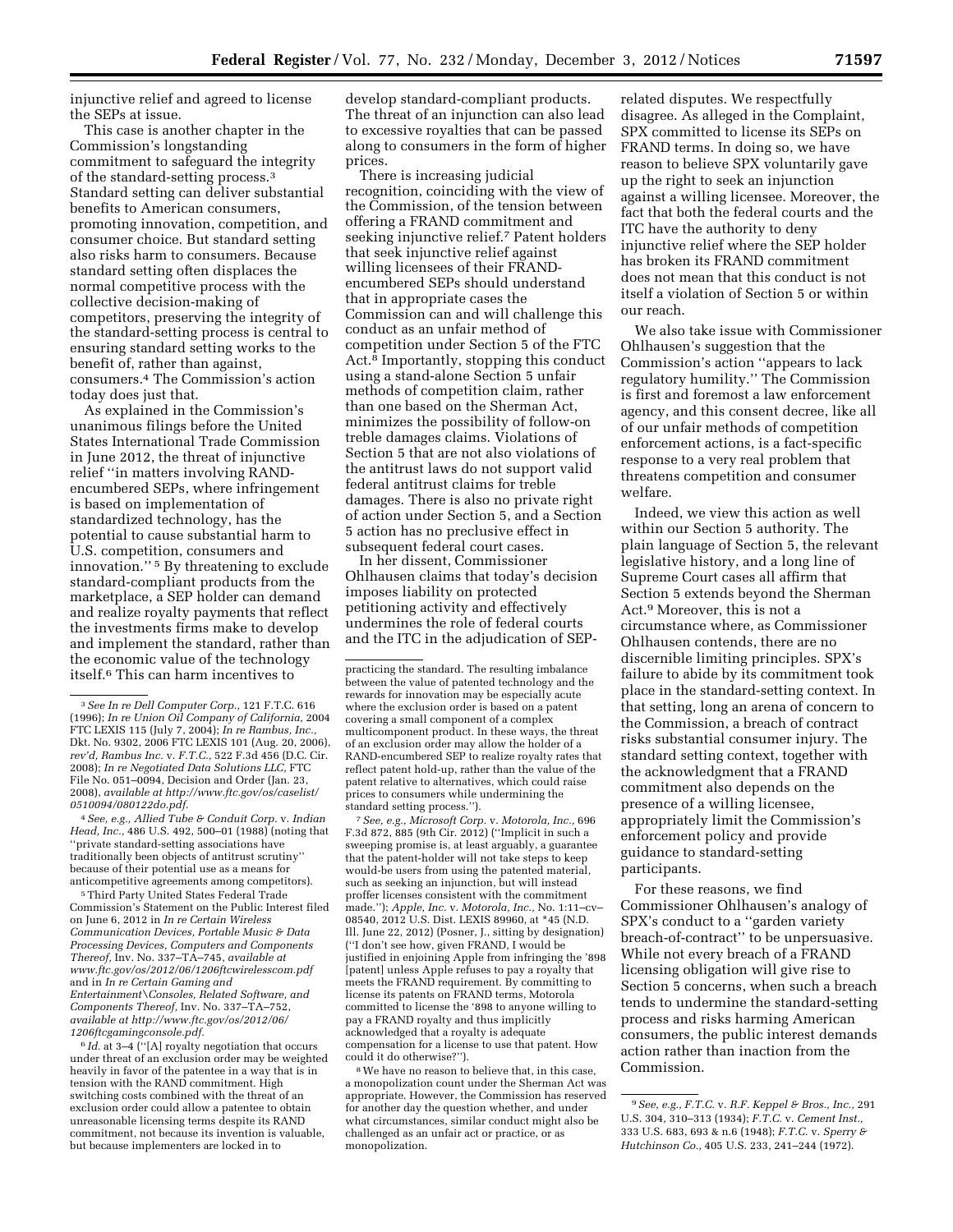By direction of the Commission, Commissioner Rosch and Commissioner Ohlhausen dissenting.

# **Donald S. Clark,**

*Secretary.* 

## **Statement of Commissioner Maureen K. Ohlhausen**

I voted against accepting the proposed consent agreement in this matter because I strongly dissent from those portions of the consent that relate to alleged conduct by the respondent involving standard-essential patents, or SEPs.10 Even if all of the SEP-related allegations in the complaint were proved—including the allegation that the patents at issue are standardessential—I would not view such conduct as violating Section 5 of the FTC Act.11 Simply seeking injunctive relief on a patent subject to a fair, reasonable, and non-discriminatory (''FRAND'') license, without more,12 even if seeking such relief could be construed as a breach of a licensing commitment, should not be deemed either an unfair method of competition or an unfair act or practice under Section 5. The enforcement policy on the seeking of injunctive relief on FRAND-encumbered SEPs that the Commission has announced today suffers from several critical defects.

First, this enforcement policy raises significant issues of jurisdictional and institutional conflict. It is simply not in the public interest to effectively oust other institutions, including the federal courts and the International Trade Commission (''ITC'') from the important and complex area of SEPs through the use of our Section 5 authority. By imposing Section 5 liability on a firm that seeks injunctive relief on its SEPs, the Commission is doing exactly that.

11*See* Complaint ¶¶ 11–20, 23. *See also* Decision and Order ¶ IV; Analysis of Agreement Containing Consent Order to Aid Public Comment § V.B.

The FTC is not, nor should it be, the only institution acting in the SEPs space. Moreover, it is unclear how the seeking of injunctive relief, in either the courts or the ITC, on a patent—even a FRAND-encumbered SEP—would not be considered protected petitioning of the government under the *Noerr-Pennington* doctrine.13 In fact, a court recently dismissed Sherman Act and state unfair competition claims grounded on the seeking of injunctive relief in the courts and the ITC on FRAND-encumbered SEPs, holding that such conduct was protected by *Noerr.*14

Second, this enforcement policy appears to lack regulatory humility. The policy implies that our judgment on the availability of injunctive relief on FRAND-encumbered SEPs is superior to that of these other institutions. I agree that the FTC is well positioned to offer its views and to advocate on the important issue of patent hold-up using its policy tools. For that reason, I supported the Commission's June 2012 filing with the ITC.15 However, as the Commission testified to Congress shortly after filing its statement with the ITC, ''Federal district courts have the tools to address this issue [hold-up], by balancing equitable factors or awarding money damages, and the FTC believes that the ITC likewise has the authority under its public interest obligations to address this concern and limit the potential for hold-up.'' 16 I see no reason why this unanimous statement no longer holds.<sup>17</sup>

14*See Apple, Inc.* v. *Motorola Mobility, Inc.,* No. 3:11–cv–00178–BBC, 2012 WL 3289835, at \*12–14 (W.D. Wis. Aug. 10, 2012) (dismissing Apple's Sherman Act and state unfair competition claims and holding that Motorola's filing of litigation in the federal courts and ITC on its FRANDencumbered SEPs was immune under *Noerr*).

15Third Party United States Federal Trade Commission's Statement on the Public Interest, *In re Certain Wireless Communications Devices, Portable Music and Data Processing Devices, Computers and Components Thereof,* Inv. No. 337– TA–745 (Int'l Trade Comm'n June 6, 2012), *available at [http://www.ftc.gov/os/2012/06/](http://www.ftc.gov/os/2012/06/1206ftcwirelesscom.pdf) [1206ftcwirelesscom.pdf.](http://www.ftc.gov/os/2012/06/1206ftcwirelesscom.pdf)* 

16*Oversight of the Impact on Competition of Exclusion Orders to Enforce Standard-Essential Patents: Hearing Before the S. Comm. on the Judiciary,* 112th Cong. 1–2 (2012) (statement of the Federal Trade Commission), *available at [http://](http://www.ftc.gov/os/testimony/120711standardpatents.pdf)  [www.ftc.gov/os/testimony/](http://www.ftc.gov/os/testimony/120711standardpatents.pdf)  [120711standardpatents.pdf.](http://www.ftc.gov/os/testimony/120711standardpatents.pdf)* 

17The cases cited in the Commission's statement for the proposition that there is an ''increasing judicial recognition'' on the tension between FRAND commitments and injunctive relief, to the extent that they reveal anything, show that the courts are not freely issuing injunctions against willing licensees of FRAND-encumbered SEPs. *See* 

Third, to the extent that the SEP allegations in the complaint aspire to the consent agreement reached in the Commission's *N-Data* 18 matter, I would submit that that consent is an illadvised guidepost for this agency to use in its enforcement of Section 5 for several reasons. Most importantly, the *N-Data* consent fails to identify meaningful limiting principles that would govern the Commission's use of its Section 5 authority.19 As former Chairman Majoras explained in her dissent, the *N-Data* consent was a material departure from the prior line of standard-setting organization (''SSO'') cases brought by the Commission, which were grounded in deceptive conduct in the standard-setting context that led to, or was likely to lead to, anticompetitive effects.20 Then-Commissioner Kovacic also dissented, objecting to, among other things, the majority's assumption that a Section 5 action would have no spillover effects in terms of follow-on private litigation.<sup>21</sup>

The SEP allegations and consent in the instant matter suffer from many of the same deficiencies as the *N-Data*  consent. I simply do not see any meaningful limiting principles in the enforcement policy laid out in these cases. The Commission statement

18 *In re Negotiated Data Solutions LLC,* FTC File No. 051–0094, Decision and Order (Jan. 23, 2008), *available at [http://www.ftc.gov/os/caselist/0510094/](http://www.ftc.gov/os/caselist/0510094/080923ndsdo.pdf) [080923ndsdo.pdf.](http://www.ftc.gov/os/caselist/0510094/080923ndsdo.pdf)* 

19*See, e.g., E.I. du Pont de Nemours & Co.* v. *FTC,*  729 F.2d 128, 139 (2d Cir. 1984) (''*Ethyl''*); (''[T]he Commission owes a duty to define the conditions under which conduct \* \* \* would be unfair so that business will have an inkling as to what they can lawfully do rather than be left in a state of complete unpredictability.''); *FTC* v. *Abbott Labs.,* 853 F. Supp. 526, 535–36 (D.D.C. 1994) (''The Second Circuit stated emphatically that some workable standard must exist for what is or is not to be considered an unfair method of competition under § 5. Otherwise, companies subject to FTC prosecution would be the victims of 'uncertain guesswork rather than workable rules of law.''') (quoting *Ethyl,* 729 F.2d at 139); ABA Section of Antitrust Law, Antitrust Law Developments 661 (7th ed. 2012) (''FTC decisions have been overturned despite proof of anticompetitive effect where the courts have concluded that the agency's legal standard did not draw a sound distinction between conduct that should be proscribed and conduct that should not.'').

20*See In re Negotiated Data Solutions LLC,* FTC File No. 051–0094, Dissenting Statement of Chairman Majoras, at 1–2 (Jan. 23, 2008), *available at [http://www.ftc.gov/os/caselist/0510094/](http://www.ftc.gov/os/caselist/0510094/080122majoras.pdf)  [080122majoras.pdf.](http://www.ftc.gov/os/caselist/0510094/080122majoras.pdf)* 

21*See id.,* Dissenting Statement of Commissioner William E. Kovacic, at 1–2, *available at [http://](http://www.ftc.gov/os/caselist/0510094/080122kovacic.pdf)  [www.ftc.gov/os/caselist/0510094/](http://www.ftc.gov/os/caselist/0510094/080122kovacic.pdf) [080122kovacic.pdf.](http://www.ftc.gov/os/caselist/0510094/080122kovacic.pdf)* 

<sup>10</sup> I concur with the consent agreement reached in this matter insofar as it requires the divestiture of certain assets to remedy the Clayton Act Section 7 violation that likely would have resulted from the proposed transaction. I do have strong reservations, however, about the relatively broad fencing-in relief included in the proposed Decision and Order that requires the respondent to cancel the exclusivity provisions in its contracts with various distributors and equipment servicers. *See* Decision and Order ¶ III. Fencing-in relief that modifies contracts entered into by participants across an industry raises concerns for me about whether such relief goes beyond that which is necessary to protect the viability of the divestiture buyer and thus effectuate the legitimately pursued remedy in this matter.

<sup>12</sup>*See, e.g., In re Rambus, Inc.,* Dkt. No. 9302 (FTC Aug. 2, 2006) (Commission opinion) (finding deception that undermined the standard-setting process), *rev'd, Rambus Inc.* v. *FTC,* 522 F.3d 456 (DC Cir. 2008); *In re Union Oil Co. of Cal.,* 138 F.T.C. 1 (2003) (Commission opinion) (same); *In re Dell Computer Corp.,* 121 F.T.C. 616 (1996) (consent order) (alleging same).

<sup>13</sup>*See Eastern R.R. Presidents Conference* v. *Noerr Motor Freight,* 365 U.S. 127 (1961); *United Mine Workers of Am.* v. *Pennington,* 381 U.S. 657 (1965); *California Motor Transp. Co.* v. *Trucking Unlimited,*  404 U.S. 508 (1972) (applying *Noerr-Pennington*  doctrine to petitioning of judicial branch).

Statement of the Commission, at 2 n.6. Thus, far from supporting the position that the FTC should block access to other institutions, these cases clearly demonstrate that the courts are well equipped to address issues involving injunctions on FRAND-encumbered SEPs.